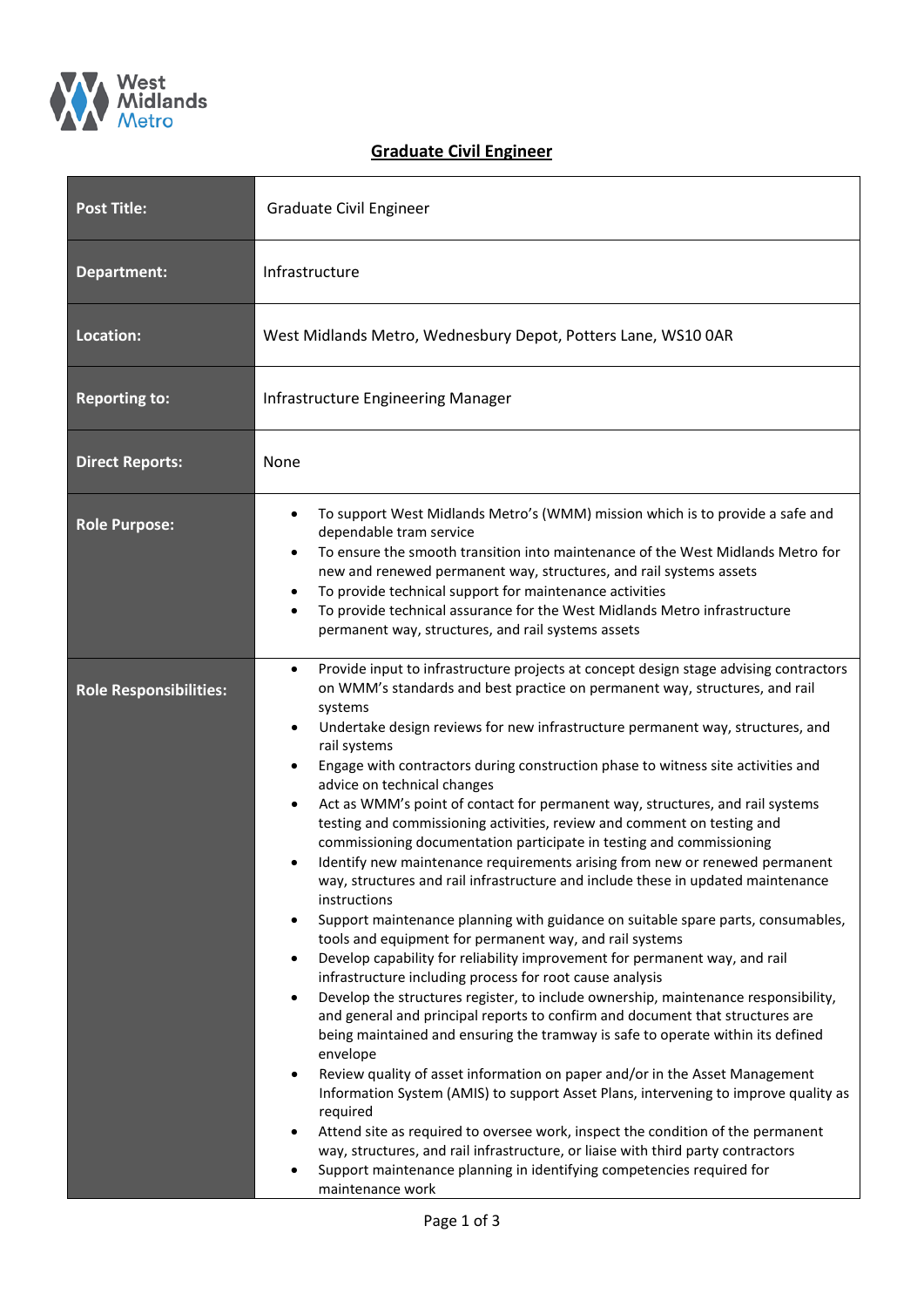

| <b>Training:</b>                               | Develop the maintenance instructions, procedures, and associated documents, to<br>$\bullet$<br>help improve reliability of permanent way and rail maintenance<br>Identify internal and external resource requirements to support engineering<br>$\bullet$<br>assurance.<br>Work flexibly on occasion as may be required to support emergency works or major<br>$\bullet$<br>planned activity outside normal working hours<br>Any other duties that are appropriate to the role<br>$\bullet$<br>Technical training to support development in the role<br>$\bullet$<br><b>Personal Track Safety</b><br>$\bullet$<br><b>IOSH</b><br>$\bullet$<br>Courses for new equipment installed as part of upgrade or new extensions<br>$\bullet$<br>Personal development in management and leadership<br>$\bullet$                                                                                                                                                                                                                                                                                                                                                                                                                                                                                                                                                                                                                                                                                                               |  |
|------------------------------------------------|---------------------------------------------------------------------------------------------------------------------------------------------------------------------------------------------------------------------------------------------------------------------------------------------------------------------------------------------------------------------------------------------------------------------------------------------------------------------------------------------------------------------------------------------------------------------------------------------------------------------------------------------------------------------------------------------------------------------------------------------------------------------------------------------------------------------------------------------------------------------------------------------------------------------------------------------------------------------------------------------------------------------------------------------------------------------------------------------------------------------------------------------------------------------------------------------------------------------------------------------------------------------------------------------------------------------------------------------------------------------------------------------------------------------------------------------------------------------------------------------------------------------|--|
| <b>Health &amp; Safety:</b>                    | To be aware of your personal security and the security of your vehicle or place of<br>$\bullet$<br>work<br>To comply with health and safety instructions and directives issued by management<br>$\bullet$<br>To use the appropriate safety equipment properly<br>$\bullet$<br>To wear Personal Protective Equipment where applicable and report any loss<br>$\bullet$<br>To refrain from the wilful misuse or interference with anything provided in the<br>$\bullet$<br>interests of health, safety, and welfare<br>To refrain from any action that might endanger themselves, other employees,<br>$\bullet$<br>customers, or members of the public<br>To ensure that all necessary safety precautions are taken and, if they are in a<br>$\bullet$<br>management or supervisory position ensure that instructions are provided<br>To report immediately any accidents, incidents or near misses to your line manager<br>$\bullet$<br>as soon as possible and always within 24 hours. This should include both personal<br>injury and vehicle damage<br>To attend and cooperate in any investigation following an incident as required<br>$\bullet$<br>To cooperate with your employer in attending and actively participating in any<br>$\bullet$<br>health and safety related training courses as required. To report immediately any<br>hazard, faulty equipment or health and safety concern to your line manager and<br>ensure action is taken to make the hazard safe i.e. fencing them off, using signs etc |  |
| <b>Decision Making</b><br><b>Authority:</b>    | Within the remit of the job responsibilities<br>Declare permanent way, structures, and rail systems fit for operation or otherwise<br>supported by Infrastructure team                                                                                                                                                                                                                                                                                                                                                                                                                                                                                                                                                                                                                                                                                                                                                                                                                                                                                                                                                                                                                                                                                                                                                                                                                                                                                                                                              |  |
| <b>People Management:</b>                      | Management of contractors as and when required<br>$\bullet$<br>To work effectively as a member of the Engineering team<br>To work collaboratively and collectively with and across multi project teams                                                                                                                                                                                                                                                                                                                                                                                                                                                                                                                                                                                                                                                                                                                                                                                                                                                                                                                                                                                                                                                                                                                                                                                                                                                                                                              |  |
| <b>Legislation &amp;</b><br><b>Compliance:</b> | In common with the whole rail industry, the successful applicant will be required to<br>pass a stringent drugs and alcohol test                                                                                                                                                                                                                                                                                                                                                                                                                                                                                                                                                                                                                                                                                                                                                                                                                                                                                                                                                                                                                                                                                                                                                                                                                                                                                                                                                                                     |  |